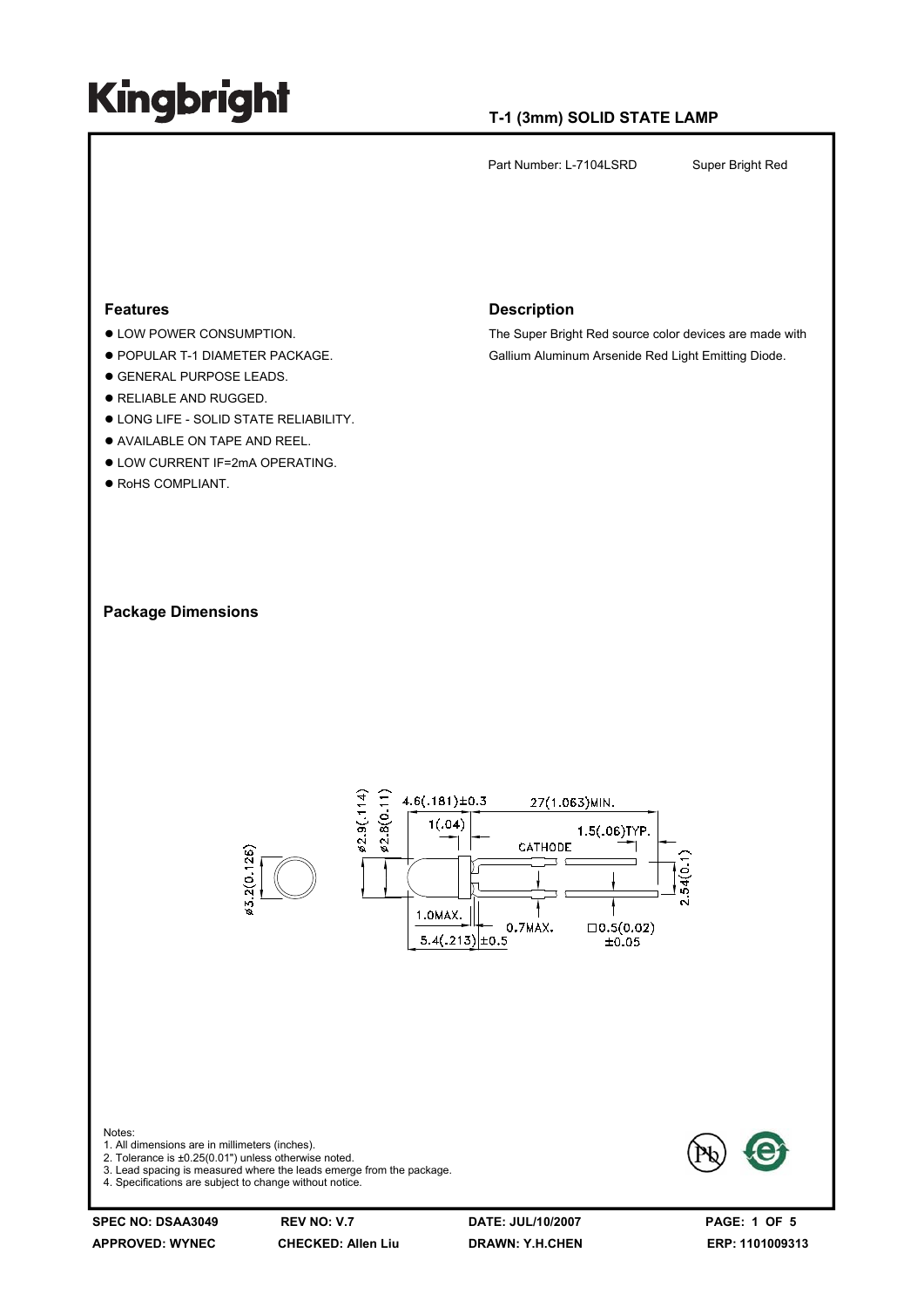### **Selection Guide**

| OUIUUII UUIUU<br>Part No. | <b>Dice</b>               | Lens Type           | Iv (mcd) [2]<br>@ 2mA |      | Viewing<br>Angle [1] |  |
|---------------------------|---------------------------|---------------------|-----------------------|------|----------------------|--|
|                           |                           |                     | Min.                  | Typ. | 201/2                |  |
| L-7104LSRD                | Super Bright Red (GaAlAs) | <b>RED DIFFUSED</b> | 8                     | 20   | $40^{\circ}$         |  |

Notes:

1. θ1/2 is the angle from optical centerline where the luminous intensity is 1/2 the optical centerline value.

2. Luminous intensity/ luminous Flux: +/-15%.

### **Electrical / Optical Characteristics at TA=25°C**

| Symbol              | <b>Parameter</b>         | <b>Device</b>    | Typ. | Max. | <b>Units</b> | <b>Test Conditions</b> |
|---------------------|--------------------------|------------------|------|------|--------------|------------------------|
| λpeak               | Peak Wavelength          | Super Bright Red | 660  |      | nm           | $IF=2mA$               |
| <b>AD [1]</b>       | Dominant Wavelength      | Super Bright Red | 640  |      | nm           | $IF=2mA$               |
| $\Delta\lambda$ 1/2 | Spectral Line Half-width | Super Bright Red | 20   |      | nm           | $IF=2mA$               |
| С                   | Capacitance              | Super Bright Red | 45   |      | pF           | $V_F = 0V$ ; f=1MHz    |
| VF [2]              | <b>Forward Voltage</b>   | Super Bright Red | 1.65 | 2.5  | v            | $IF=2mA$               |
| lR                  | <b>Reverse Current</b>   | Super Bright Red |      | 10   | uA           | $V_R = 5V$             |

Notes:

1.Wavelength: +/-1nm. 2. Forward Voltage: +/-0.1V.

## **Absolute Maximum Ratings at TA=25°C**

| <b>Parameter</b>              | <b>Super Bright Red</b>            | <b>Units</b> |  |  |  |
|-------------------------------|------------------------------------|--------------|--|--|--|
| Power dissipation             | 75                                 | mW           |  |  |  |
| DC Forward Current            | 30                                 | mA           |  |  |  |
| Peak Forward Current [1]      | 155                                | mA           |  |  |  |
| Reverse Voltage               | 5                                  | v            |  |  |  |
| Operating/Storage Temperature | $-40^{\circ}$ C To $+85^{\circ}$ C |              |  |  |  |
| Lead Solder Temperature [2]   | 260°C For 3 Seconds                |              |  |  |  |
| Lead Solder Temperature [3]   | 260°C For 5 Seconds                |              |  |  |  |

Notes:

1. 1/10 Duty Cycle, 0.1ms Pulse Width.

2. 2mm below package base.

3. 5mm below package base.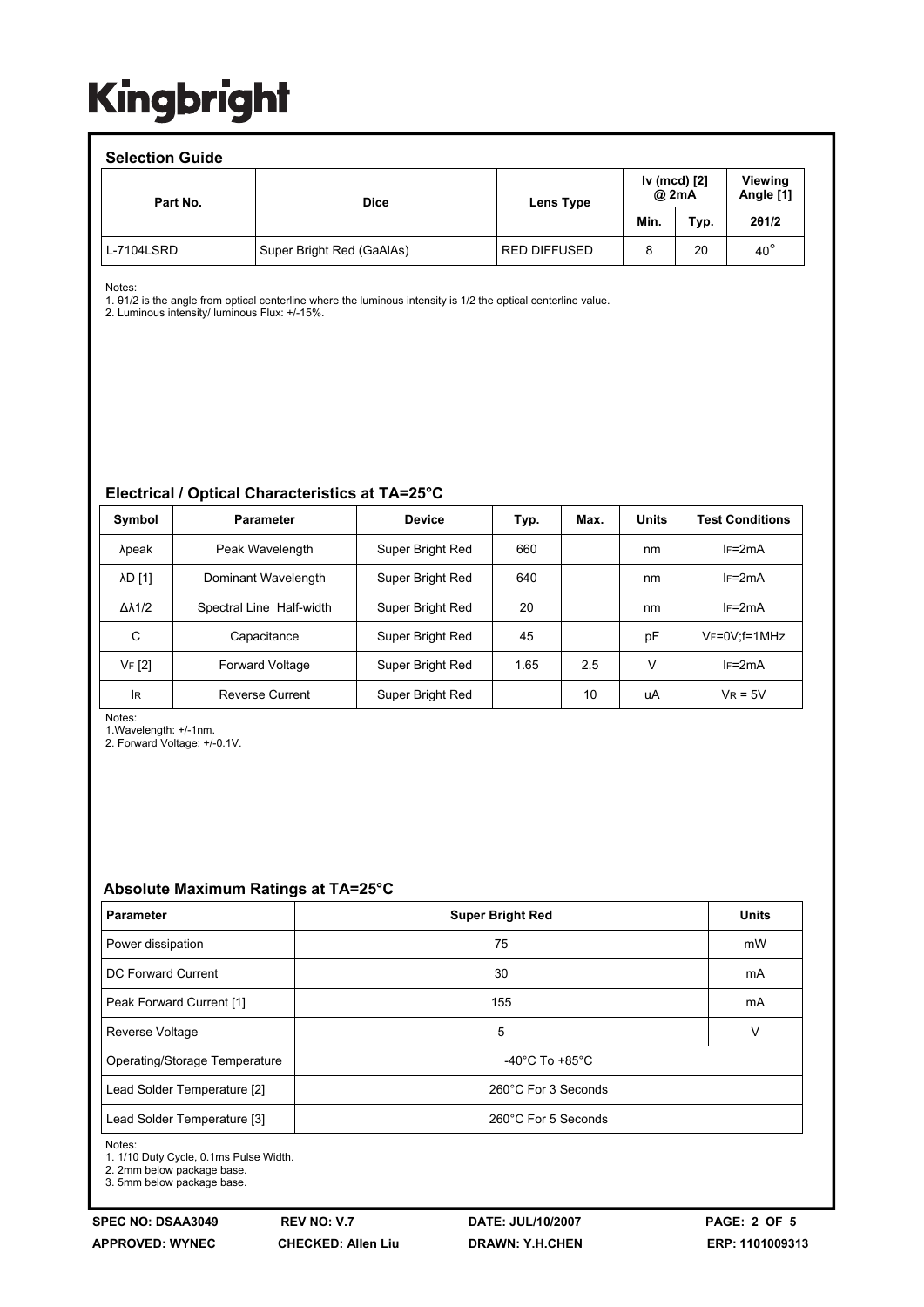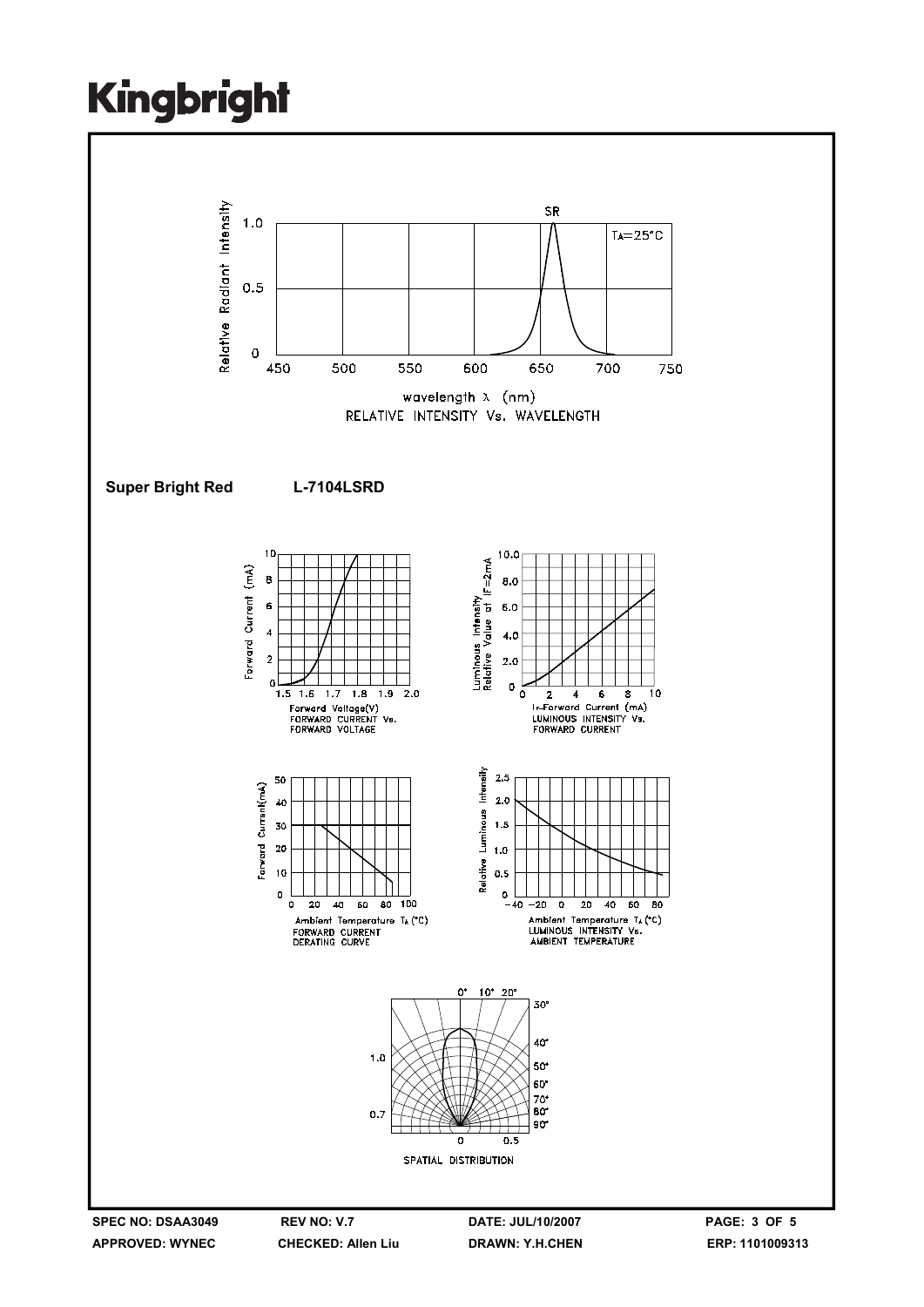## **IFD MOUNTING METHOD**

1. The lead pitch of the LED must match the pitch of the mounting holes on the PCB during component placement. Lead-forming may be required to insure the lead pitch matches the hole pitch. Refer to the figure below for proper lead forming procedures.  $(Fiq. 1)$ 



" ( )" Correct mounting method  $" \times"$  Incorrect mounting method Note 1-2 : Do not route PCB trace in the contact area between the leadframe and the PCB to prevent short-circuits.

2. When soldering wire to the LED, use individual heat-shrink tubing to insulate the exposed leads to prevent accidental contact short-circuit.  $(Fiq. 2)$ 



3. Use stand-offs (Fig. 3) or spacers (Fig. 4) to securely position the LED above the PCB.